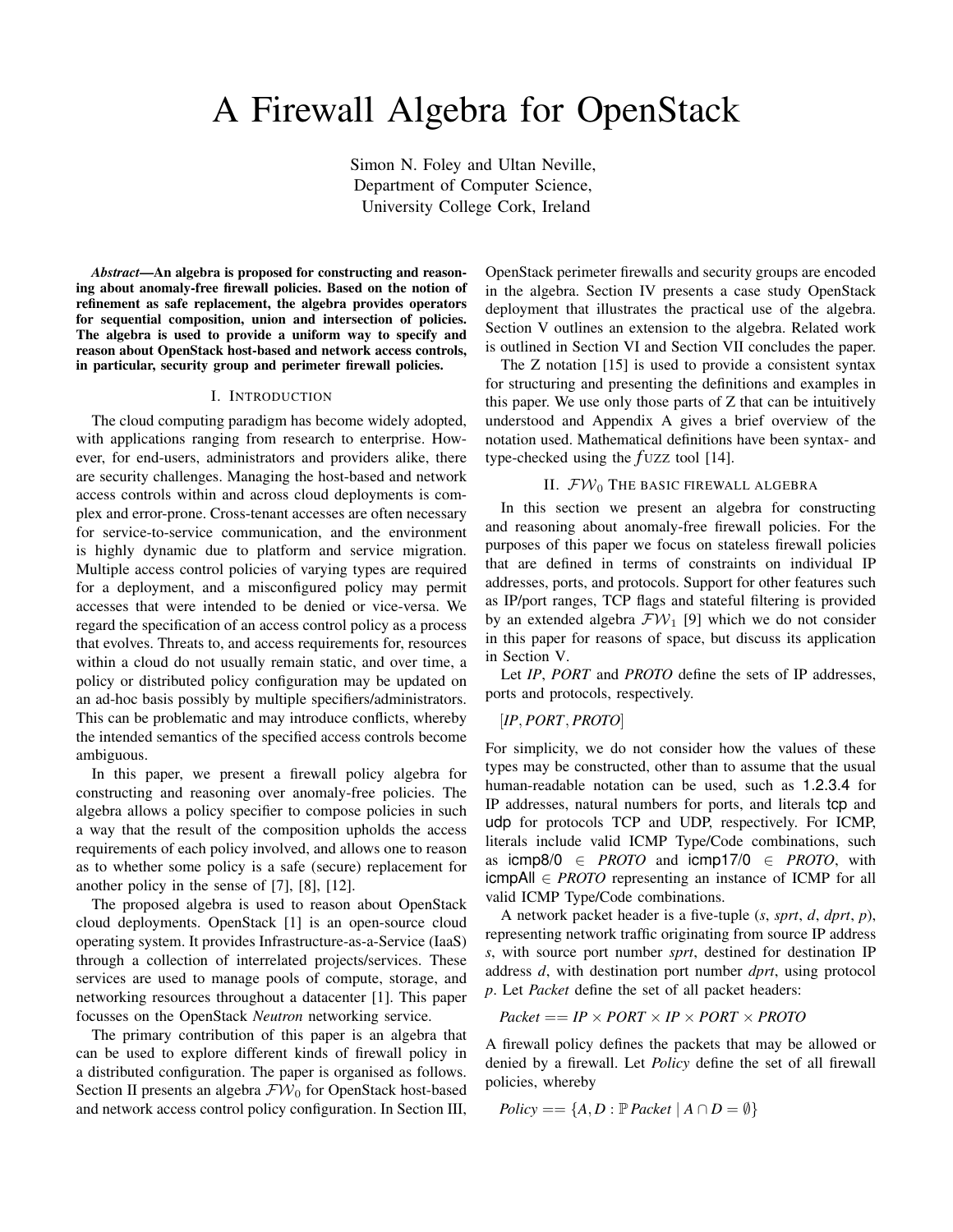A firewall policy  $(A, D) \in Policy$  defines that a packet  $p \in A$ should be allowed by the firewall, while a packet  $p \in D$  should be denied by the firewall. Given  $(A, D) \in Policy$  then *A* and *D* are disjoint: this avoids any contradiction in deciding whether a packet should be allowed or dropped. Thus, *Policy* defines the set of *anomaly-free* policies in the sense that they contain no redundancy, shadowing, or other anomalies [5].

Consider the following network security policy which we will refer to throughout this section. Client IP address 192.168.2.5 is permitted access to a HTTP server at 172.16.1.6 and to a Git server at 172.16.1.5, and all Telnet traffic to the HTTP server is to be denied. The packets that are used to define this policy include http1, git1 and tel1, where

http1 == (192*.*168*.*2*.*5*,* 1025*,* 172*.*16*.*1*.*6*,* 80*,* tcp) git1 == (192*.*168*.*2*.*5*,* 1025*,* 172*.*16*.*1*.*5*,* 9418*,* tcp) tel1 == (192*.*168*.*2*.*5*,* 1025*,* 172*.*16*.*1*.*6*,* 21*,* tcp)

A firewall policy  $\text{Admin}_1 \in \text{Policy}$  allows the HTTP and Git packets while denying the Telnet traffic:

$$
Admin_1 == (\{http_1, git_1\}, \{tel_1\})
$$

Note that  $(A, D) \in Policy$  need not partition *Packet*: the allow and deny sets define the packets to which the policy *explicitly* applies and an *implicit* default decision is applied for those packets in *Packet*  $\setminus$   $(A \cup D)$ . For the purposes of modeling OpenStack firewalls it is sufficient to assume *default deny*, though we observe that the  $\mathcal{FW}_0$  can also be used to reason about default allow firewall policies.

The policy accessor functions *allows* and *denies* are analogous to functions *first* and *second* for ordered pairs:

*allows,*  
*denies* : *Policy* 
$$
\rightarrow
$$
 P *Packet*  
 $\forall a, d : P$  *Packet*  $\bullet$   
*allows*  $(a, d) = a \land$   
*denies*  $(a, d) = d$ 

Thus, we have for all  $P$  : *Policy* then  $P$  $(allows(P),$  *denies* $(P)$ ).

*a) Policy Refinement:* An ordering can be defined over firewall policies, whereby given  $P, Q \in Policy$  then  $P \sqsubseteq Q$ means that *P* is no less restrictive than *Q*, that is, any packet that is denied by *Q* is denied by *P*. Intuitively, policy *P* is considered to be a *safe replacement* for policy *Q*, in the sense of [7], [8], [12] and any firewall that enforces policy *Q* can be reconfigured to enforce policy *P* without any loss of security. The set *Policy* forms a lattice under the safe replacement ordering and is defined as follows.

$$
\begin{aligned}\n\mathcal{FW}_0 &= \\
\bot, \top: Policy \\
&= \bot: Policy \leftrightarrow Policy \\
\hline\n\bot = (\emptyset, Packet) \land \top = (Packet, \emptyset) \\
\forall P, Q: Policy \bullet \\
P \sqsubseteq Q \Leftrightarrow (allows (P) \subseteq allows (Q)) \land \\
P \sqcap Q = (allows (P) \cap allows (Q)) \land \\
P \sqcap Q = (allows (P) \cap allows (Q),\n\end{aligned}
$$
\n
$$
P \sqcup Q = (allows (P) \cap allows (Q),\n\end{aligned}
$$

Formally,  $P \sqsubseteq Q$  iff every packet allowed by *P* is allowed by *Q* and that any packet explicitly denied by *Q* is also explicitly denied by *P*. Note that in this definition we distinguish between packets *explicitly* denied in the policy versus packets *implicitly* denied by default. This means that, everything else being equal, a policy that explicitly denies a packet is considered more restrictive than a policy that relies on the implicit defaultdeny for the same packet; we shall see that this distinction is important when safely extending policies with new rules.

Safe replacement is defined as the cartesian product of subset orderings over accept and deny sets and it therefore follows that *Policy* is a partially ordered set under  $\subseteq$ .  $\perp$  and  $\top$  define the most restrictive and least restrictive policies, that is, for any  $P \in Policy$  we have  $\perp \sqsubseteq P \sqsubseteq \top$ . Thus, for example, any firewall enforcing a policy *P* can be safely reconfigured to enforce the (not very useful) firewall policy  $\perp$ .

Consider an update to the network security policy in our running example, where SSH traffic is to be denied to the HTTP and Git servers from malicious IP \$BADIP. Some packets to be considered as part of this access restriction are mal<sub>1</sub> and mal<sub>2</sub>, where

```
mal1 == ($BADIP, 1025, 172.16.1.6, 22, tcp)
mal2 == ($BADIP, 1025, 172.16.1.5, 22, tcp)
```
A firewall policy  $\text{Admin}_2 \in \text{Policy}$  extends the previous policy  $Admin<sub>1</sub>$  to deny these packets from this malicious host:

 $\text{Admin}_2 == (\{\text{http1}, \text{git1}\}, \{\text{tel1}, \text{mal1}, \text{mal2}\})$ 

We note that Admin<sub>2</sub> safely replaces Admin<sub>1</sub>: Admin<sub>2</sub>  $\sqsubseteq$ Admin<sub>1</sub>, but Admin<sub>1</sub> is not a safe replacement for Admin<sub>2</sub>.

*b) Policy intersection:* Under this ordering, the meet, or intersection  $P \sqcap Q$ , of two firewall policies *P* and *Q* is defined as the policy that denies any packet that is explicitly denied by *either P* or *Q*, but allows packets that are allowed by both *P* and *Q*. Intuitively, this means that if a firewall is required to enforce both policies *P* and *Q* then it can be configured to enforce the policy  $P \square Q$ , since  $P \square Q$  is a safe replacement for both *P* and *Q*, that is  $(P \sqcap Q) \sqsubseteq P$  and  $(P \sqcap Q) \sqsubseteq Q$ . Given the definition of safe replacement as a product of two powerset lattices it follows that the policy meet provides the greatest lower bound operator. Thus,  $P \sqcap Q$  provides the 'best'/least restrictive (under  $\Box$ ) safe replacement for both *P* and *Q*.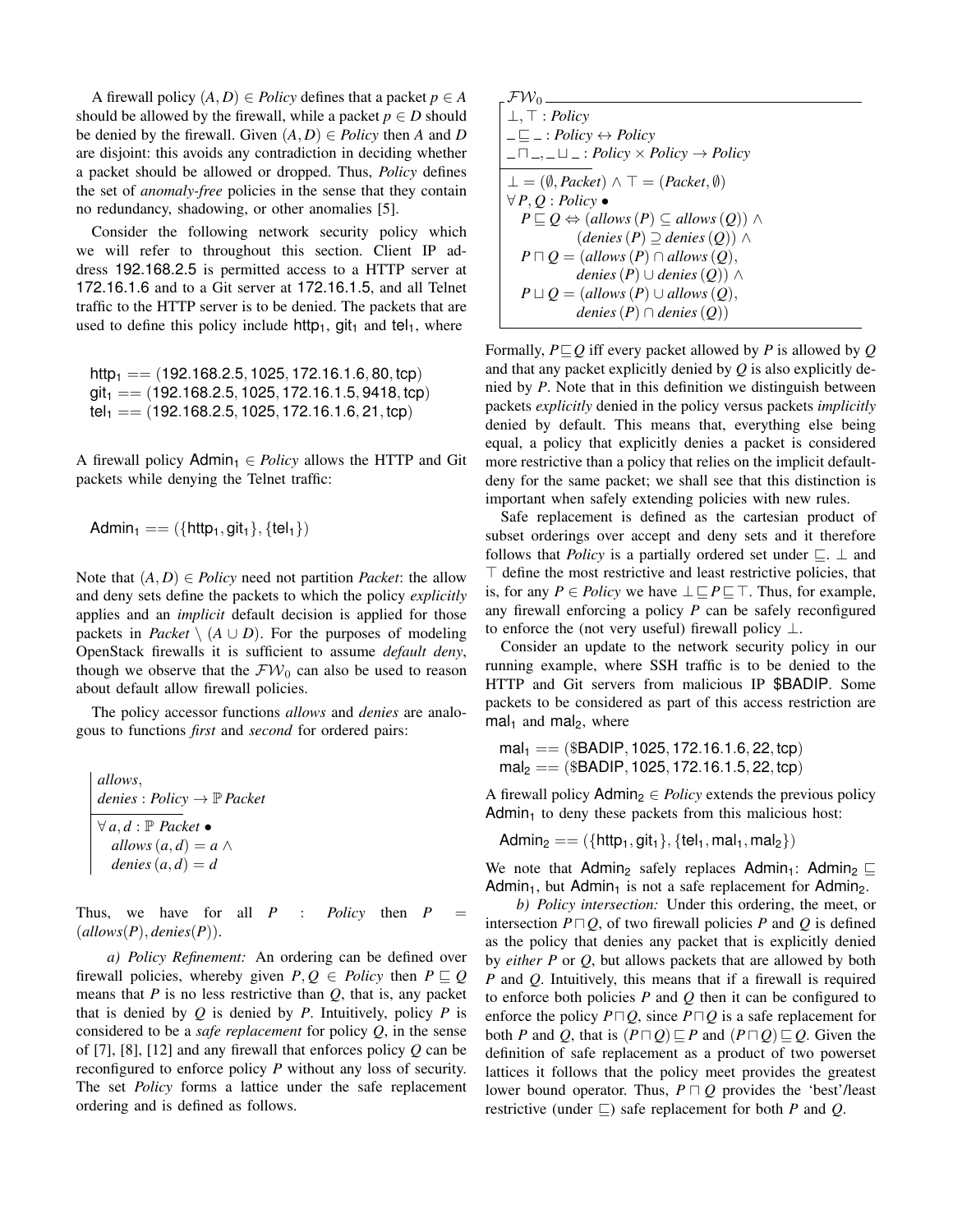Consider a third firewall policy Admin<sub>3</sub>, that permits the client IP address 192.168.2.5 SSH access to the HTTP and Git servers in our example, and denies all network traffic from the client destined for IP \$BADIP. The policy Admin<sub>3</sub> ==  $({\{sch_1, \text{ssh}_2\}}, {\{mal_3\}})$  enforces these access restrictions according to packets  $\text{ssh}_1$ ,  $\text{ssh}_2$  and mal<sub>3</sub>, where

$$
ssh_1 == (192.168.2.5, 1025, 172.16.1.6, 22, top)
$$
  
\n
$$
ssh_2 == (192.168.2.5, 1025, 172.16.1.5, 22, top)
$$
  
\n
$$
mal_3 == (192.168.2.5, 1025, \$BADIP, 6697, top)
$$

We have Admin<sub>2</sub>  $\Box$  Admin<sub>3</sub> = ( $\emptyset$ , {tel<sub>1</sub>, mal<sub>1</sub>, mal<sub>2</sub>, mal<sub>3</sub>}), a safe replacement for both policies  $Admin_2$  and  $Admin_3$ .

*c) Policy Union:* The *join* of two firewall policies *P* and *Q* is defined as the policy that allows any packet allowed by *either P* or *Q*, but denies packets that are explicitly denied by both *P* and *Q*. For example, we have Admin<sub>2</sub>  $\sqcup$  Admin<sub>3</sub> =  $({{\{\text{http_1},\text{git}_1,\text{ssh}_1,\text{ssh}_2\}}}, \emptyset)$ . Intuitively, this means that a firewall that is required to enforce either policy *P* or *Q* can be safely configured to enforce the policy  $P \sqcup Q$  since  $\sqcup$  provides a lowest upper bound operator and we have  $P \sqsubseteq (P \sqcup Q)$  and  $Q \sqsubseteq (P \sqcup Q)$ .

*d) Proposition:* The set of all policies *Policy* forms a lattice under safe replacement. This follows from the definition of  $\sqsubseteq$  as a cartesian product of two powerset lattice orderings.

## *A. Constructing firewall policies*

The lattice of policies  $\mathcal{FW}_0$  provides us with an algebra for constructing and interpreting firewall polices. The following constructor functions are used to build primitive policies.

Given a set of packets *A* then (Allow *A*) is a policy that allows packets in  $A$ , and  $(Deny D)$  is a policy that explicitly denies packets in *D*.

$$
\begin{array}{|l|l|}\n\hline \text{Allow}, & \text{Deny : } \mathbb{P} \text{ packet} \rightarrow \text{Policy} \\
\hline \forall X : \mathbb{P} \text{Packet} \bullet & \text{Allow } X = (X, \emptyset) \land \\
\hline \text{Deny } X = (\emptyset, X)\n\end{array}
$$

This provides what we refer to as a *weak* interpretation of allow and deny: packets that are not explicitly mentioned in parameter *X* are default-deny and therefore not specified in the deny set of the policy. The following provides us with a *strong* interpretation for these constructors:

$$
Allow^+, Deny^+ : P Packet \rightarrow Policy
$$
\forall X : P Packet \bullet
$$
  
Allow<sup>+</sup> X = (X, *Packet* \setminus X) \land  
Deny<sup>+</sup> X = (Packet \setminus X, X)
$$

In this case  $($ Allow<sup>+</sup> *A* $)$  allows packets specified in *A* while explicitly denying all other packets, and  $(Deny + D)$  denies packets specified in *D* while allowing all other packets.

*e) Proposition:* A firewall policy *P* : *Policy* can be decomposed into their corresponding allow and deny policies and re-constructed using the algebra; for any  $(A, D) \in Policy$ , since *A* and *D* are disjoint then

$$
(Allow+ A) \sqcup (Deny D) = (A, Packet \setminus A) \sqcup (\emptyset, D)
$$
  
= (A, D)  
= (Allow A) \sqcap (Deny<sup>+</sup> D)

Thus, an alternative specification for policy  $Admin_3$  is

$$
Admin3 == (Allow+ (\{sh1, sh2\})
$$
  
□ Deny (\{mal<sub>3</sub>\})

*f) Sequential Composition:* Firewall policies are conventionally constructed as a sequence of rules, whereby for a given network packet, the decision to allow or deny a packet is checked against each policy rule, starting from the first, in sequence, and the first rule that matches gives the result that is returned. The algebra  $\mathcal{FW}_0$  can be extended to include a similar form of sequential composition of policies. The policy constructions above can be regarded as representing the individual rules of a conventional firewall policy.

Let (Allow *A*)  $\frac{1}{9}Q$  denote a sequential composition of an allow rule (Allow *A*) with policy *Q* with the interpretation that a packet that is matched by *A* is allowed; if it does not match *A* then policy *Q* is enforced. The resulting policy either: allows packets in *A* (and denies all other packets), or allows/denies packets according to policy *Q*. This is defined as:

$$
(\text{Allow } A) \, \S \, Q = (\text{Allow}^+ A) \sqcup Q
$$
\n
$$
= ((A \cup allows(Q)),
$$
\n
$$
((Packet \setminus A) \cap denies(Q)))
$$
\n
$$
= ((A \cup allows(Q)), (denies(Q) \setminus A))
$$

which is as expected. A similar definition can be provided for the sequential composition (Deny  $D$ )<sup> $\circ$ </sup>,  $Q$  whereby a packet that is matched by *D* is denied; if it does not match *D* then policy *Q* is enforced. This is defined as:

$$
(\text{Deny } D) \, \text{ } \, \text{ } \, \mathcal{Q} \quad = \quad (\text{Deny}^+ \, D) \sqcap Q
$$
\n
$$
= \quad (\text{allows}(Q) \setminus D, \text{denies}(Q) \cup D)
$$

While in practice its usual to write a firewall policy in terms of many constructions of allow and deny rules, in principle, any firewall policy *P* : *Policy* can be defined in terms of one allow policy (Allow *allows*(*P*)) and one deny policy (Deny *denies*(*P*)) and since the allow and deny sets of *P* are disjoint we have  $P_{9}Q = ($ Deny  $denies(P)$  $)_{9}^{9}$ (Allow  $allows(P)$ ) $)_{9}^{9}$ *Q*. We have

$$
\begin{array}{l}\n-\frac{3}{9} - : Policy \times Policy \rightarrow Policy \\
\hline\n\forall \mathcal{FW}_0; P, Q : Policy \bullet \\
P \, \frac{3}{9} \, Q = (Q \sqcup (\text{Allow}^+ (allows(P)))) \\
\hline\n\Box(\text{Deny}^+ (denies(P)))\n\end{array}
$$

Continuing the running example, we give the policy Admin<sub>4</sub> as the sequential composition of  $Admin_2$  and  $Admin_3$ .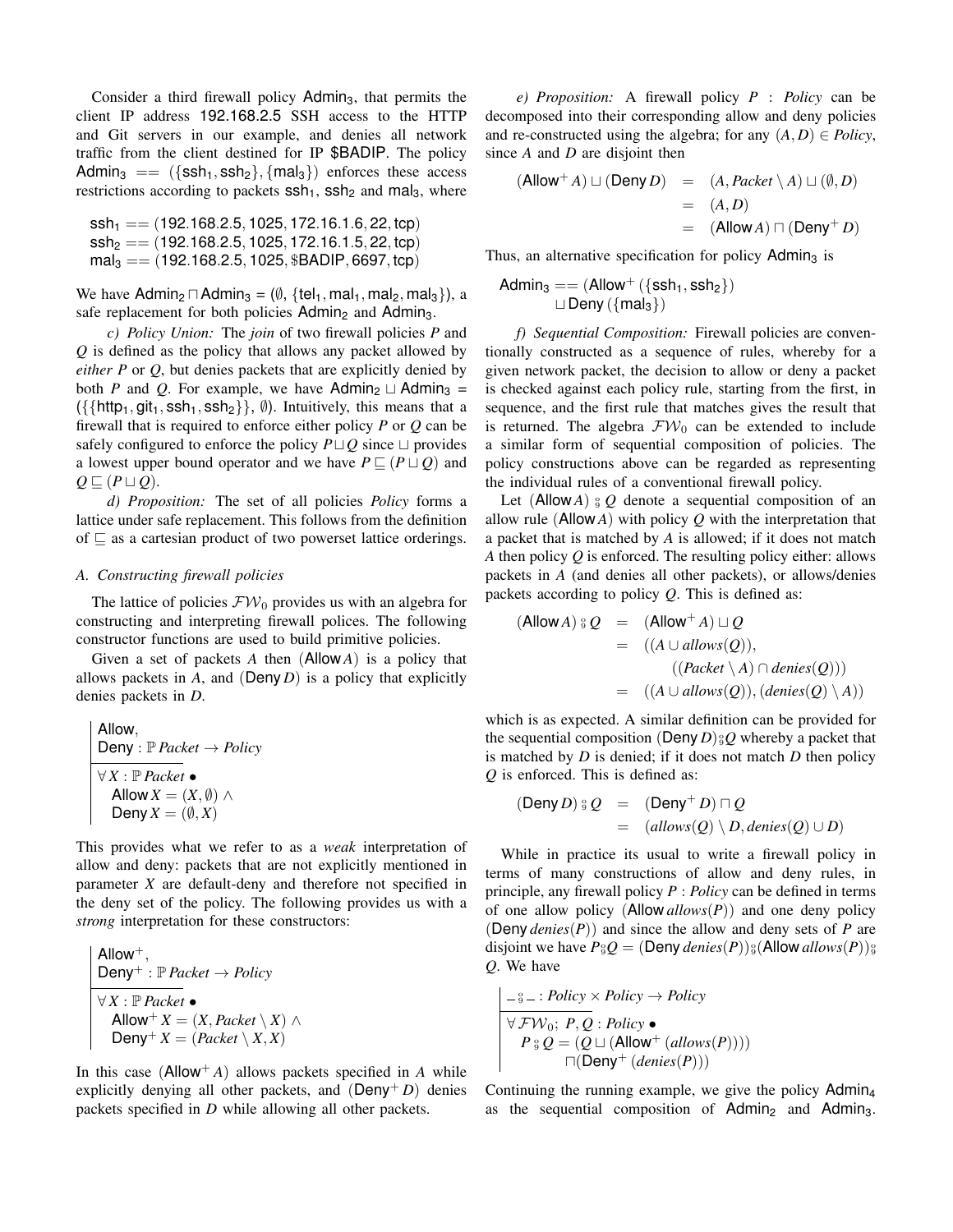Admin<sub>4</sub> == Admin<sub>2</sub>  $_{9}$  Admin<sub>3</sub>, where:  $({$ *{http*<sub>1</sub>*,* git<sub>1</sub></sub> $),$  {tel<sub>1</sub>*,* mal<sub>1</sub>*,* mal<sub>2</sub>})  $_{9}$  ({ssh<sub>1</sub>*,* ssh<sub>2</sub>}*,* {mal<sub>3</sub>}) = ((*{*ssh1*,* ssh2*}, {*mal3*}*)  $\sqcup$ ({http<sub>1</sub>, git<sub>1</sub>}, *Packet* \{http<sub>1</sub>, git<sub>1</sub>}))  $\Box(Packet \{ \text{make } t \setminus \{ \text{mal}_1, \text{mal}_2, \text{tel}_1 \} \}, \{ \text{mal}_1, \text{mal}_2, \text{tel}_1 \} )$  $=$  ({ssh<sub>1</sub>, ssh<sub>2</sub>, http<sub>1</sub>, git<sub>1</sub>}, {tel<sub>1</sub>, mal<sub>1</sub>, mal<sub>2</sub>, mal<sub>3</sub>})

The policy negation of *P* : *Policy* allows packets explicitly denied by *P* and explicitly denies packets allowed by *P*. We define:

$$
\begin{array}{l}\n\text{not}: Policy \rightarrow Policy \\
\hline\n\forall \mathcal{F} \mathcal{W}_0; P: Policy \bullet \\
\text{not } P = (\text{Allow}^+(denies (P))) \sqcup \\
(\text{Deny } (allows (P)))\n\end{array}
$$

Thus, the negation of policy Admin<sub>4</sub> is

$$
\text{not<} \text{Admin}_4 = (\text{Allow}^+ (\{\text{tel}_1, \text{mal}_1, \text{mal}_2, \text{mal}_3\}) \sqcup \\ (\text{Deny } (\{\text{ssh}_1, \text{ssh}_2, \text{httpt1}, \text{git}_1\}))
$$

From this definition it follows that (not *P*) is simply  $(denies(P), \text{allows}(P))$  and thus **not** (Deny *D*) = (Allow *D*) and **not** (Allow  $A$ ) = (Deny  $A$ ). Note however, that in general policy negation does not define a complement operator in the algebra  $\mathcal{FW}_0$ , that is, it not necessarily the case that  $(P \sqcup \text{not } P) = \top$  and  $(P \sqcap \text{not } P) = \bot$ .

*g) Policy projection:* The projection operators @*<sup>u</sup>* and  $\mathcal{Q}^d$  filter a policy by a set of IP addresses. Firstly, let  $\text{alSrc}(S)$ give the set of all packets that have  $s \in S$  as source IP, and similarly *alDst*(*D*) gives all packets with a destination IP address  $d \in D$ .

$$
alSrc, alDst: \mathbb{P} \, IP \to \mathbb{P} \, Packet
$$
\n
$$
\forall S, D: \mathbb{P} \, IP \, \bullet
$$
\n
$$
alSrc(S) = S \times PORT \times IP \times PORT \times PROTO \land
$$
\n
$$
alDist(D) = IP \times PORT \times D \times PORT \times PROTO
$$

For a policy *P* and a set of IP addresses *S*,  $P@^{\mu}S$  is the upstream projection of *P*, and consists of the allow and deny packets from *P* where each packet has as source IP some member of *S*. Similarly, *P*@*<sup>d</sup> S* is the downstream projection of *P*, it consists of the allow and deny packets from *P* whereby each packet has as destination IP some member of *S*.

$$
\frac{\begin{vmatrix} -\mathcal{Q}^u - , & \\ -\mathcal{Q}^d - : \text{Policy} \times \mathbb{P} & IP \to \text{Policy} \end{vmatrix}}{\begin{vmatrix} \forall P : \text{Policy}; S : \mathbb{P} & IP \bullet \\ P & \mathcal{Q}^u S = (allows(P) \cap \text{alSrc}(S), \text{denies}(P) \cap \text{alSrc}(S)) \end{vmatrix}} \rightarrow \begin{vmatrix} \wedge & \wedge & \wedge \\ P & \mathcal{Q}^d S = (allows(P) \cap \text{alDst}(S), \text{denies}(P) \cap \text{alDst}(S)) \end{vmatrix}
$$

#### *B. Firewall policy anomalies*

A firewall policy is conventionally constructed as a sequence of order-dependent rules. When a network packet matches with two or more policy rules, the policy is anomalous [4]–[6]. By definition, the allow set and deny set of some *P* : *Policy* are

disjoint, and therefore *P* is anomaly-free by construction. We can, define anomalies using the algebra, by considering how a policy changes when composed with other policies.

*h) Redundancy:* A policy *P* is redundant given policy *Q* if their composition results in no difference between the resulting policy and Q, in particular,  $P_{9}Q = Q$ . Considering policies Admin<sub>1</sub> and Admin<sub>2</sub>, we see that Admin<sub>1</sub> is redundant to Admin<sub>2</sub> since Admin<sub>1</sub>  $_{6}$  Admin<sub>2</sub> = Admin<sub>2</sub>. We note that even though both policies explicitly accept the same packets, and that Admin<sub>1</sub> denies packets mal<sub>1</sub> and mal<sub>2</sub> by default, it is not the case that  $Admin_2$  is redundant to  $Admin_1$ .

*i) Shadowing:* Some part of policy *Q* is shadowed by the entire policy *P* in the composition  $P \circ Q$  if the packet constraints that are specified by *P* contradict the constraints that are specified by *Q*, in particular, if (not *P*)  $\frac{\circ}{9}Q = Q$ . This is a very general definition for shadowing. Perhaps a more familiar interpretation of this definition is one where the policy *P* is a specific allow/deny rule that shadows a part or all of the policy with which it is composed. Recall that  $(\text{not}(\text{Allow }A)) = (\text{Deny }A)$  and, for example, in  $(\text{Allow }A)$   $\frac{\circ}{9}$ *Q* all or part of policy *Q* is shadowed by the rule/primitive policy (Allow *A*) if *Q* denies the packets specified in *A*, that is,  $(\textsf{Deny}\,A)$   $\underset{\circ}{\circ} Q = Q$ . Similarly, in  $(\textsf{Deny}\,D)$   $\underset{\circ}{\circ} Q$  part or all of policy *Q* is shadowed by the rule/primitive policy (Deny *D*) if  $(\operatorname{\mathsf{not}}\,(\operatorname{\mathsf{Deny}}\nolimits D))$   $\mathfrak{g}\, Q = Q.$ 

Further definitions for shadowing may be constructed using the algebra. For example, an interpretation of the generalisation anomaly [4] in the composition  $P_{\theta} Q$ , where  $Q$  is a generalised by *P* if all of *P* shadows (specifically) part of *Q*. We are currently investigating how other anomalies can be reasoned about within the algebra.

*j) Inter- policy anomalies:* Anomalies can also occur between the different policies of distributed firewalls [5]. In the following, assume that  $P$  is a policy on an upstream firewall and *Q* is a policy on a downstream firewall. An interredundancy anomaly exists between policies *P* and *Q* if some part of *Q* is redundant to some part of *P*, whereby the target action of the redundant packets is deny. Given some set of packets *A* denied by *P*, and some set of packets *B* denied by Q, if  $(Deny A)$   $\circ$   $(Deny B) = (Deny A)$  then there exists an inter-redundancy between *P* and *Q*.

An inter-shadowing anomaly exists between policies *P* and *Q* if some part of *Q*'s allows are shadowed by some part of *P*'s denies. Given some set of packets *A* denied by *P*, and some set of packets *B* allowed by *Q*, if  $(Deny A)_{\frac{9}{2}}(Allow B) =$ (Deny *A*), then there is an inter-shadowing anomaly between *P* and *Q*. An inter-spuriousness anomaly exists between policies *P* and *Q* if some part of *Q*'s denies are shadowed by some part of *P*'s allows. Again, given some set of packets *A* allowed by *P*, and some set of packets *B* denied by *Q*, if (Allow *A*)  $\frac{0}{9}$  $(Deny B) = (Allow A)$ , then there exists an inter-spuriousness anomaly between *P* and *Q*.

## III. OPENSTACK FIREWALL POLICIES

In this section the algebra is used to encode the network and host-based access controls available in OpenStack. The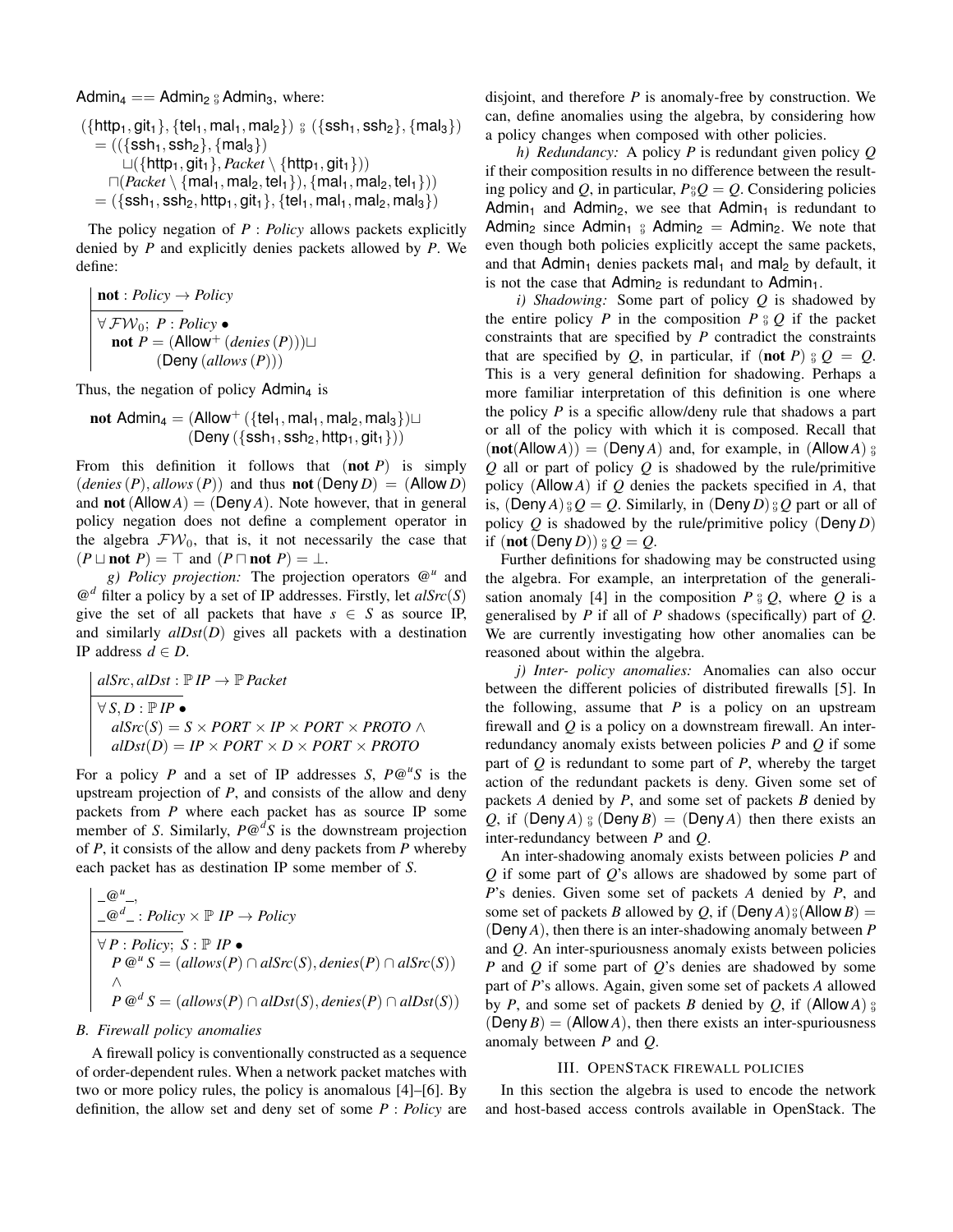OpenStack Networking service, called *Neutron*, is a standalone API-centric networking service. In general, the OpenStack networking configuration for a deployment will be segmented into four physical data center networks, as part of three distinct security domains. The *Management* network is used for intercommunication between OpenStack services, and is considered the *Management Security Domain*. The *API* network is used by tenants to access OpenStack API's, and is considered the *Public Security Domain*. The *External* network, also in the *Public Security Domain*, is used by virtual machines (VMs) for Internet access. The *Guest* network is used for instanceto-instance communication between VMs, and is considered the *Guest Security Domain*. In this paper, we focus on hostbased and network access controls within the Guest Security Domain. These controls consist of perimeter firewall policies and Neutron security groups.

## *A. Perimeter firewall policies*

Firewall-as-a-Service (FWaaS) adds perimeter firewall management to an OpenStack project by filtering traffic at the Neutron router. It is implemented as a sequence of iptables rules, where a default-deny policy is enforced. One firewall policy is supported per project, whereby the policy is applied to all networking routers within the project [2]. FWaaS is currently considered an experimental feature of OpenStack Networking [3]. A FWaaS rule can be constructed using the OpenStack Neutron command-line client:

neutron firewall-rule-create --source-ip-address \$*s* --source-port \$*sprt* --destination-ip-address \$*d* --destination-port \$*dprt* --protocol \$*p* --action \$*act*

The source (\$*s*) and destination (\$*d*) IP fields may be given as a single IP address/an IP address block (CIDR), the source (\$*sprt*) and destination (\$*dprt*) ports may be specified as single port values or ranges. The protocol (\$*p*) field may be given as TCP/UDP/ICMP/Any, and the action field (\$*act*) specifying the access decision, may be given as allow/deny.

A FWaaS policy is a sequence of allow and/or deny rules defined over packet filter conditions. Let *FC* define the set of all FWaaS filter conditions

 $FC == \mathbb{P} IP \times \mathbb{P} PORT \times \mathbb{P} IP \times \mathbb{P} PORT \times \mathbb{P} PROTO$ 

whereby a filter condition  $(s, sprt, d, dprt, p) \in FC$  matches a network packet that has a source IP address in *s*, originating from a source port in *sprt*, destined for destination IP in *d*, with destination port from *dprt*, using a protocol from *p*. A FWaaS rule defines an action (allow or deny) for a given filter condition. Let *Rule* define the set of all FWaaS rules where

 $Rule ::=$  allow  $\langle \langle FC \rangle \rangle$  $|$  deny  $\langle \langle FC \rangle \rangle$ 

Let  $\text{flatten}(f)$  define the flattening of a FWaaS filter condition  $f \in FC$  into an equivalent set of individual packets, where

$$
\begin{array}{l}\n\text{flatten}: FC \rightarrow \mathbb{P} \text{Packet} \\
\hline\n\forall s, d: \mathbb{P} \text{ IP}; \text{ sprt}, \text{d} \text{prt}: \mathbb{P} \text{ PORT}; \ p: \mathbb{P} \text{PROTO} \bullet \\
\text{flatten}(s, \text{sprt}, d, \text{d} \text{prt}, p) = s \times \text{sprt} \times d \times \text{d} \text{prt} \times p\n\end{array}
$$

*k) Proposition:* It follows from its definition that the flattening function defines an isomorphism between firewall filter conditions  $FC$  and  $\mathbb{P}$  *Packet*. This proposition means that any FWaaS allow rule (allow  $f$ )  $\in$  *Rule* has a corresponding unique representation (Allow  $\text{flatten}(f)$ ) in the policy algebra and vice-versa. With a similar result for FWaaS deny rules, we can define a FWaaS interpretation function as

$$
\mathcal{I}: Rule \rightarrow Policy
$$
  
\n
$$
\forall f: FC \bullet
$$
  
\n
$$
\mathcal{I}(\text{allow } f) = (\text{Allow } (f \text{latten } (f))) \land
$$
  
\n
$$
\mathcal{I}(\text{deny } f) = (\text{Deny } (f \text{latten } (f)))
$$

A FWaaS firewall policy is defined as a sequence of rules  $\langle r_1, r_2, \ldots, r_n \rangle$  for  $r_i \in Rule$ , and is encoded in the policy algebra as  $\mathcal{I}(r_1) \, \frac{0}{9} \, \mathcal{I}(r_2) \, \frac{0}{9} \ldots \, \frac{0}{9} \, \mathcal{I}(r_n)$ .

## *B. Security group policies*

A security group policy is a container for IP filter rules. Traditionally, security group capabilities were managed as part of the OpenStack Compute service, called *Nova*, and were instance-based. In Neutron, security groups are virtual interface port based. When utilizing Neutron as part of an Open-Stack deployment, best practice [3] stipulates that security group capabilities be disabled in Nova, due to both possible conflicting policies, and also the more powerful capabilities of Neutron security groups. Security group rules allow administrators/tenants the ability to specify the type and direction of traffic that is allowed to pass through a virtual interface port. When a port is created in Neutron it is associated with a security group. If no security group is specified, a 'default' security group is assigned. This default group will drop all ingress traffic except that traffic originating from the default group, and allow all egress [3]. Rules may be added/removed to/from any security group by a tenant/administrator to change the default behaviour. A security group rule can be constructed using the OpenStack Neutron command-line client:

```
neutron security-group-rule-create
 --direction $dir
 --port-range-min $min
 --port-range-max $max
 --remote-ip-prefix $rsrc
 --remote-group-id $rsrc
 --protocol $p
 SECURITY_GROUP
```
The direction field (\$*dir*) is specified as ingress/egress. The remote source (\$*rsrc*) may be given as an IP address/an IP address block (CIDR) using the remote IP prefix, or as a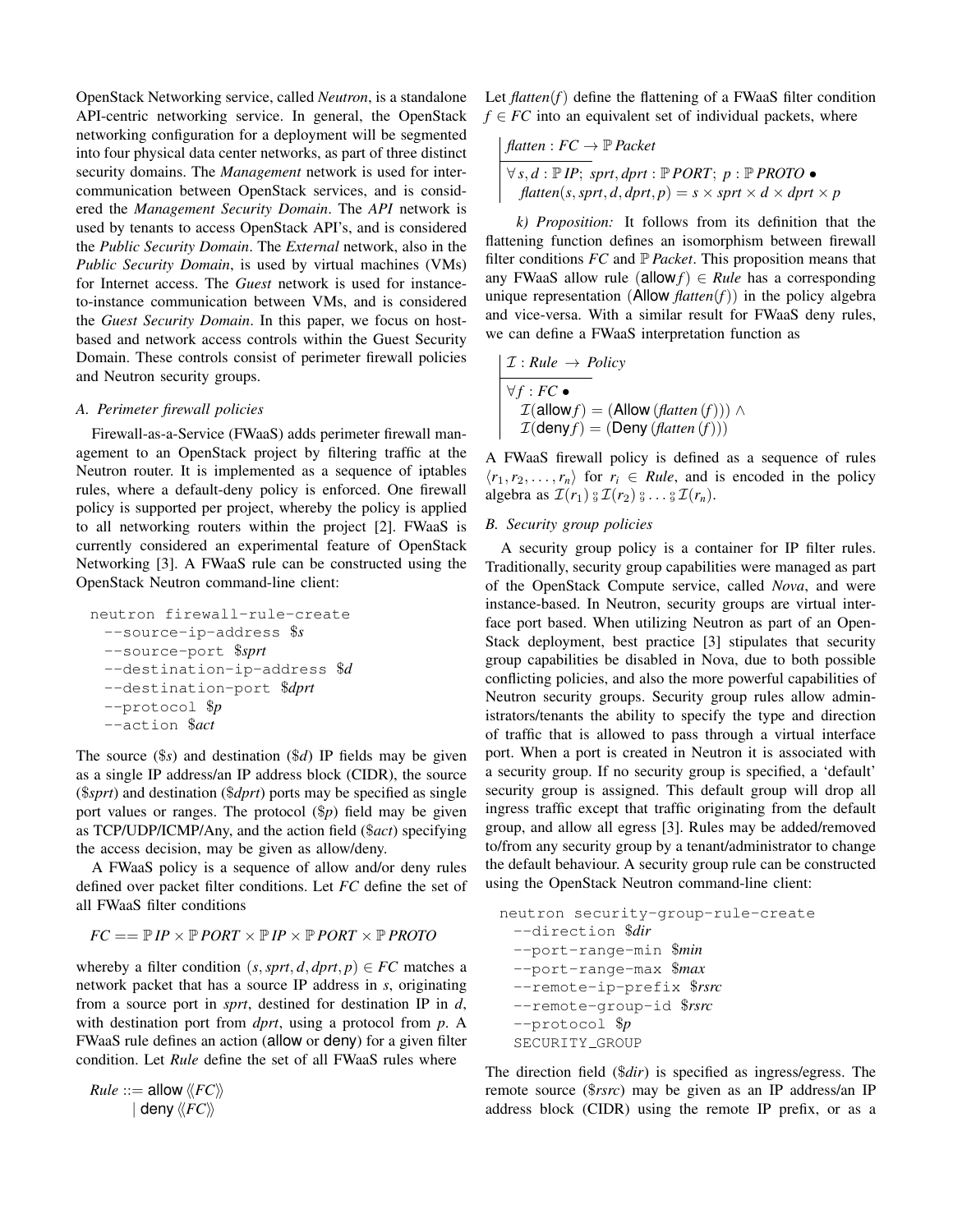Neutron security group using the remote group id. Selecting a security group as the remote source will allow access to/from any instance in that security group, depending on the value specified in the direction field. The destination port (\$*min,* \$*max*) may be given as a single port/port range. The protocol field (\$*p*) may be specified as TCP/UDP/ICMP/Any. Additionally, when specifying a rule with an ICMP protocol, given that ICMP does not support ports, the specific ICMP Type/Code may be given in place of the destination port. The SECURITY GROUP attribute specifies as to which security group to which this rule applies. Note that there are additional parameters that may be provided as command-line arguments, however the above are sufficient for our purposes.

A security group policy is a sequence of filter conditions that define the packets to be accepted relative to the members of the security group. Network traffic may flow to and from a security group, as defined by direction:

*Dir* ::= ingress *|* egress

Let  $FC_{SG}$  define the set of all security group filter conditions:

$$
FC_{SG} == \mathbb{P} \ IP \times Dir \times \mathbb{P} \ IP \times \mathbb{P} \ PORT \times \mathbb{P} \ PROTO
$$

A security group filter condition (*sgm, dir, rsrc, dprt, proto*)  $\in$ *FCSG* specifies that for all members *sgm* of the security group to which the rule belongs, network traffic is permitted in direction *dir* to/from remote-source *rsrc* (depending on direction *dir*), to destination ports *dprt*, using protocols *p*.

A security group filter condition *f* can be mapped to the set of packets  $f$ *latten<sub>sg</sub>*  $(f)$  that it matches, whereby

$$
\begin{array}{l}\n\text{flatten}_{sg} : FC_{SG} \rightarrow \mathbb{P} \text{ Packet} \\
\hline\n\forall \text{sgm}, \text{rsrc} : \mathbb{P} \text{ IP}; \text{ prt} : \mathbb{P} \text{ PORT}; \text{ } p : \mathbb{P} \text{ PROTO} \bullet \\
\text{flatten}_{sg}(\text{sgm}, \text{egress}, \text{rsrc}, \text{prt}, p) \\
\qquad = \text{sgm} \times \text{PORT} \times \text{rsrc} \times \text{prt} \times p \land \\
\text{flatten}_{sg}(\text{sgm}, \text{ingress}, \text{rsrc}, \text{prt}, p) \\
\qquad = \text{rsrc} \times \text{PORT} \times \text{sgm} \times \text{prt} \times p\n\end{array}
$$

If the direction attribute is ingress then the filter condition constrains packets coming from the remote source and destined to the members of the security group; if direction attribute is egress then the filter condition constrains packets coming from members of the security group (source) and destined to the remote resource. A security group rule is simply an allow action on its filter condition:

$$
\boxed{\begin{array}{l}\n\mathcal{I}^s : FC_{SG} \to Policy \\
\hline\n\forall f : FC_{SG} \bullet \\
\mathcal{I}^s(f) = (\text{Allow} (fatter_{sg}(f)))\n\end{array}}
$$

A security group policy is written as a sequence of security group rules  $\langle r_1, r_2, \ldots, r_n \rangle$  where each  $r_i \in FC_{SG}$  and is encoded in the policy algebra as  $\mathcal{I}^s(r_1)_{\mathfrak{I}}^{\mathfrak{I}} \mathcal{I}^s(r_2)_{\mathfrak{I}}^{\mathfrak{I}} \cdots \mathfrak{I}^s(r_n)$ . Note that in this encoding it is assumed that each rule in the original policy has the same membership, that is,  $group(r_i) = group(r_j)$ for all rules  $r_i$  and  $r_j$  in the policy where  $group(r)$  gives the group in the rule/filter condition *r*.

#### IV. REASONING ABOUT OPENSTACK HOST CONTROLS

Continuing the running example, consider a company that migrated platforms and services to an on-premises OpenStack deployment. The deployment hosts both a development and a production cloud for the Web-service provided by the company and the code revision control systems for the Web-service. These two private clouds are defined as independent Open-Stack projects/tenants as depicted in Figure 1. System Administrator Bob manages the network access controls (NAC) for both the development and production clouds. In the following subsections, a partial extract of the security group and FWaaS rules enforced in cloud deployment are examined.



Fig. 1. Guest and External Network Architecture

#### *A. Reasoning about security groups*

Bob creates a security group policy  $\text{Git}_{\text{SG1}}$  within the development cloud to manage the type of traffic permitted to/from the code revision control server.  $sgm<sub>1</sub>$  denotes the set of IP addresses for the members of this security group. Bob begins to add rules  $git_1, git_2$ , for ICMP ping for each member of the dev/tester subnet to allow developers and testers to ping the Git server in the development cloud.

$$
\begin{array}{l} \mathsf{git}_1 = (\{192.168.1.3\}, \mathsf{ingress}, \mathsf{sgm}_1, \\ \textit{PORT}, \{ \mathsf{icmp8/0} \}) \\ \mathsf{git}_2 = (\{192.168.1.4\}, \mathsf{ingress}, \mathsf{sgm}_1, \\ \textit{PORT}, \{ \mathsf{icmp8/0} \}) \\ \mathsf{Git}_{\mathsf{SG1}} = \mathcal{I}^{\mathsf{s}}(\mathsf{git}_1) \; \mathsf{s} \; \mathcal{I}^{\mathsf{s}}(\mathsf{git}_2) \end{array}
$$

Bob finds this tedious and decides to simply add a rule git<sub>3</sub> that allows all inbound ICMP traffic from the dev/tester subnet.

$$
git_3 = (\{192.168.1.0/24\}, ingress, sgm_1, PORT, icmpAll)
$$
  

$$
Git_{SG2} = Git_{SG1} {}_{\$} \mathcal{I}^s (git_3)
$$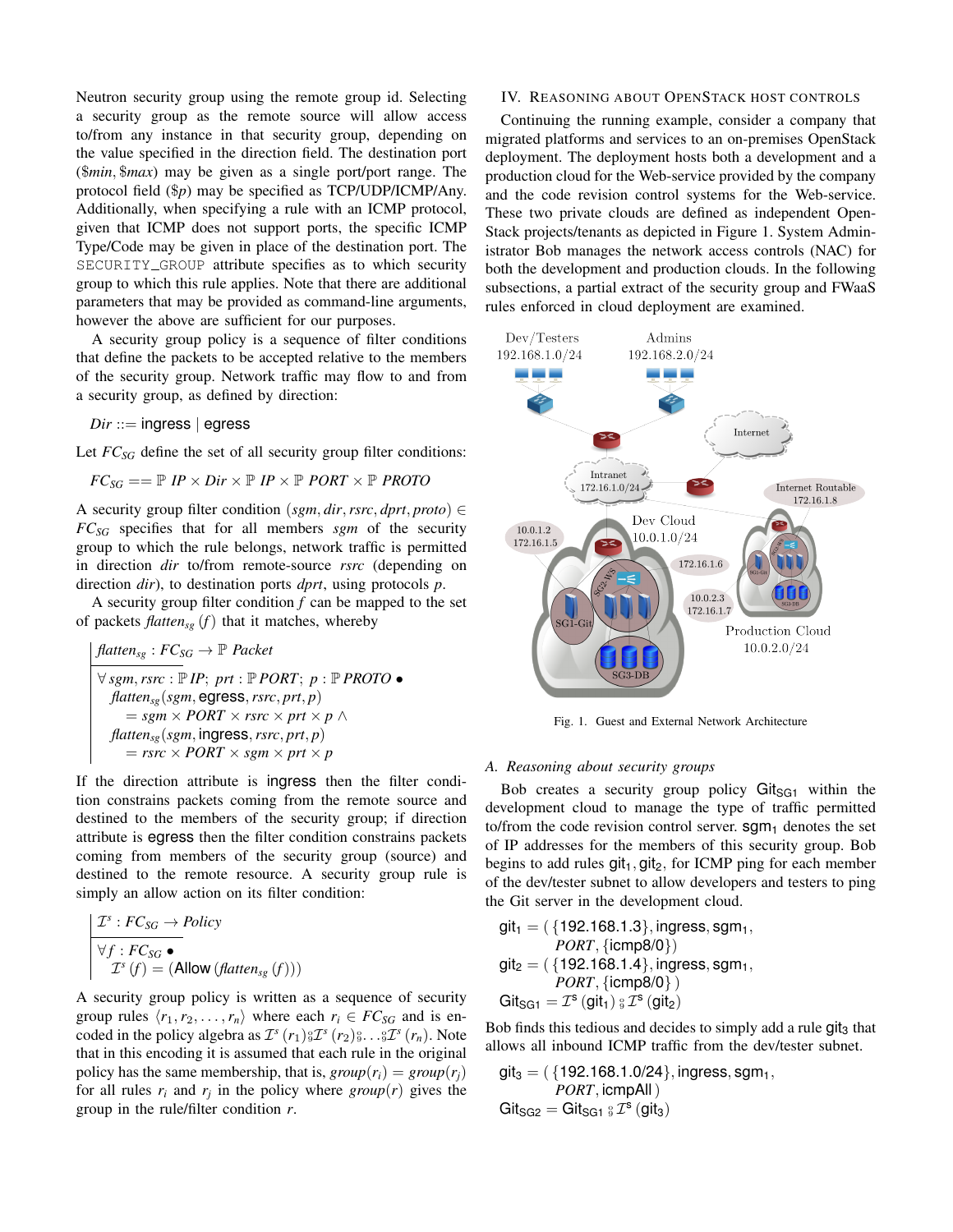In doing so, however,  $qit_1$  and  $qit_2$  are now redundant to  $qit_3$ ,  $(\mathcal{I}^s \left( \mathsf{git}_1 \right) \underset{\theta}{\{\theta \}} \mathcal{I}^s \left( \mathsf{git}_2 \right)) \underset{\theta}{\{\theta \}} \mathcal{I}^s \left( \mathsf{git}_3 \right) = \mathcal{I}^s \left( \mathsf{git}_3 \right).$ 

Rule  $git_4$  is introduced to allow all developers and testers access to the code revision control system (Git) in the development cloud, where:

$$
\begin{array}{l} \mathsf{git_4} = (\{192.168.1.0/24\}, \mathsf{ingress}, \mathsf{sgm}_1, \\ \{9418\}, \{\mathsf{tcp}\} \, ) \\ \mathsf{Git_{SG3}} = \mathsf{Git_{SG2}} \, \mathsf{g} \, \mathcal{I}^s \, (\mathsf{git_4}) \end{array}
$$

Cross-tenant access is required for source code replication, therefore Bob must ensure that rsync via SSH is permitted from the Git server in the development cloud to the Git server in the production cloud. To do so, he introduces rule  $q$ it<sub>5</sub>, where:

$$
git_5 = (sgm_1, egress, {172.16.1.7}, {22}, {tcp})
$$
  
 
$$
Git_{SG4} = Git_{SG3} {}_{\beta} \mathcal{I}^s (git_5)
$$

Bob creates the security group policy Web<sub>SG</sub> to manage the accesses to/from the Web-service load balancer in the development cloud. Let sgm<sub>2</sub> denote the set of IP addresses for the members of this security group. Bob adds rules to allow HTTP traffic from the developers and testers (web<sub>1</sub>), and from the administrators (web<sub>2</sub>), where:

web1 = ( *{*192.168.1.0/24*},* ingress*,* sgm2*, {*80*}, {*tcp*}* ) web2 = ( *{*192.168.2.0/24*},* ingress*,* sgm2*, {*80*}, {*tcp*}* )  $\mathsf{Web}_{\mathsf{SG}} = \mathcal{I}^\mathsf{s} \left( \mathsf{web}_1 \right) \S \, \mathcal{I}^\mathsf{s} \left( \mathsf{web}_2 \right)$ 

The security group policy  $DB_{SG}$  is created by Bob to manage accesses to/from the Web-service data tier in the development cloud. The literal  $\text{sgm}_3$  denotes the set of IP addresses for the members of this security group. He adds the rule  $db_1$  to allow all inbound traffic from members of the  $Web_{SG}$  group to MySQL port 3306.

 $db_1 = (sgm_2, ingress, sgm_3, {3306}, {tcp}$  $DB_{SG} = \mathcal{I}^s$  (web<sub>1</sub>)

The development cloud enforces the security group policies  $Git_{SG4}$ , Web<sub>SG</sub> and DB<sub>SG</sub>. Recall that a security group policy is a container for allow rules managing the access to/from the security group, and that each security group policy in a cloud deployment is enforced independent of the other security group policies. Thus, the overall security group policy is the union of the individual policies:

 $Dev_{SG} = Gitz_{G4} \sqcup Web_{SG} \sqcup DB_{SG}$ 

#### *B. Reasoning about FWaaS firewalls*

As part of the configuration, Bob must also ensure the appropriate traffic traverses the perimiter firewall at the edge router of the development cloud. He therefore enforces FWaaS policy  $Dev_{FW1}$  and begins to add some rules.

$$
\begin{array}{l} \text{dev}_1 = \text{deny} \ (\{172.16.1.5\}, \text{PORT}, \text{IP}, \{22\}, \{\text{tcp}\}) \\ \text{dev}_2 = \text{allow} \ (\{172.16.1.5\}, \text{PORT}, \text{IP}, \{22\}, \{\text{tcp}\}) \\ \text{Dev}_{\text{FW1}} = \mathcal{I} \ (\text{dev}_1) \ \text{g } \mathcal{I} \ (\text{dev}_2) \end{array}
$$

Bob mistakenly introduces rule  $dev_1$ , creating a shadowing anomaly of rule  $dev_2$ , that is, **not**  $(\mathcal{I}(dev_1)) \, \mathcal{I}(dev_2) =$  $I$  (dev<sub>2</sub>), whereby the logical traffic flow is broken between the code revision control systems in the development and production clouds.

Rule dev<sub>3</sub> ensures the developers and testers are permitted to ping the Git server in the development cloud.

$$
dev_3 = allow ({192.168.1.0/24}, PORT, {172.16.1.5}, PORT, icmpAll)
$$
  
Dev<sub>FW2</sub> = Dev<sub>FW1</sub> <sup>8</sup> I (dev<sub>3</sub>)

The rule dev<sub>4</sub> permits unwanted Telnet traffic to the Git server, thereby allowing spurious traffic into the development cloud, where:

$$
dev_4 = \text{allow}(\{192.168.1.0/24\}, PORT, \{172.16.1.5\}, \\ \{21\}, \{tcp\})
$$
  
Dev<sub>FW3</sub> = Dev<sub>FW2</sub> <sub>8</sub> I (dev<sub>4</sub>)

Recall that all traffic entering the development cloud must traverse the development cloud perimeter firewall, and that the policy defining the complete set of internal accesses for the cloud is given as  $Dev_{SG}$ . Thus, the policy constraining accesses for traffic from upstream firewall  $Dev_{FW3}$  to downstream composite security groups  $Dev_{SG}$  is calculated as:

$$
\text{Pol}_{\text{DEV}}^{\text{IN}} = \text{Dev}_{\text{SG}} \, @^d (\text{sgm}_1 \cup \text{sgm}_2 \cup \text{sgm}_3 \cup \text{floatIP})\S \\ \text{Dev}_{\text{FW3}} \, @^d (\text{sgm}_1 \cup \text{sgm}_2 \cup \text{sgm}_3 \cup \text{floatIP})
$$

where floatIP is the set of floating IP addresses used by the tenant. Note that all security group members are included since (at the time of writing) FWaaS applies to all routers within a tenant, not just to the perimeter.

*l) The production cloud firewall:* Bob must also ensure the configuration is correct for the production cloud perimiter firewall Prod<sub>FW1</sub>.

$$
\text{prod}_1 = \text{deny} (\{\$BADIP\},\text{PORT},\text{IP},\{80\},\{\text{tcp}\})
$$
  

$$
\text{Prod}_{FW1} = \mathcal{I} (\text{prod}_1)
$$

Rule  $prod_1$  denies HTTP traffic to the production Web servers from the known malicious IP range \$BADIP.

$$
prod2 = allow ({172.16.1.5}, PORT, {172.16.1.7},{22}, {top})ProdFW2 = ProdFW1 °3 I (prod2)
$$

Rule  $prod_2$  is introduced by Bob to ensure the rsync via SSH between the code revision control systems in the development and production clouds is permitted. However, the problematic rule  $dev_1$  in the development cloud firewall, has also caused a shadowing anomaly between the two perimeter firewalls  $(\text{not}(\mathcal{I}(\text{dev}_1)) \, \mathcal{I}(\text{prod}_2) = \mathcal{I}(\text{prod}_2)),$  whereby the the development cloud firewall is denying traffic from the development Git server to the Git server in the production cloud, while the rule  $prod_2$  of the production cloud firewall is permitting the traffic.

 $\text{prod}_3 = \text{allow} (IP, PORT, IP, \{80\}, \{tcp\})$  $\mathsf{Prod}_{\mathsf{FW3}} = \mathsf{Prod}_{\mathsf{FW2}} \, \S \, \mathcal{I} \left( \mathsf{prod}_3 \right)$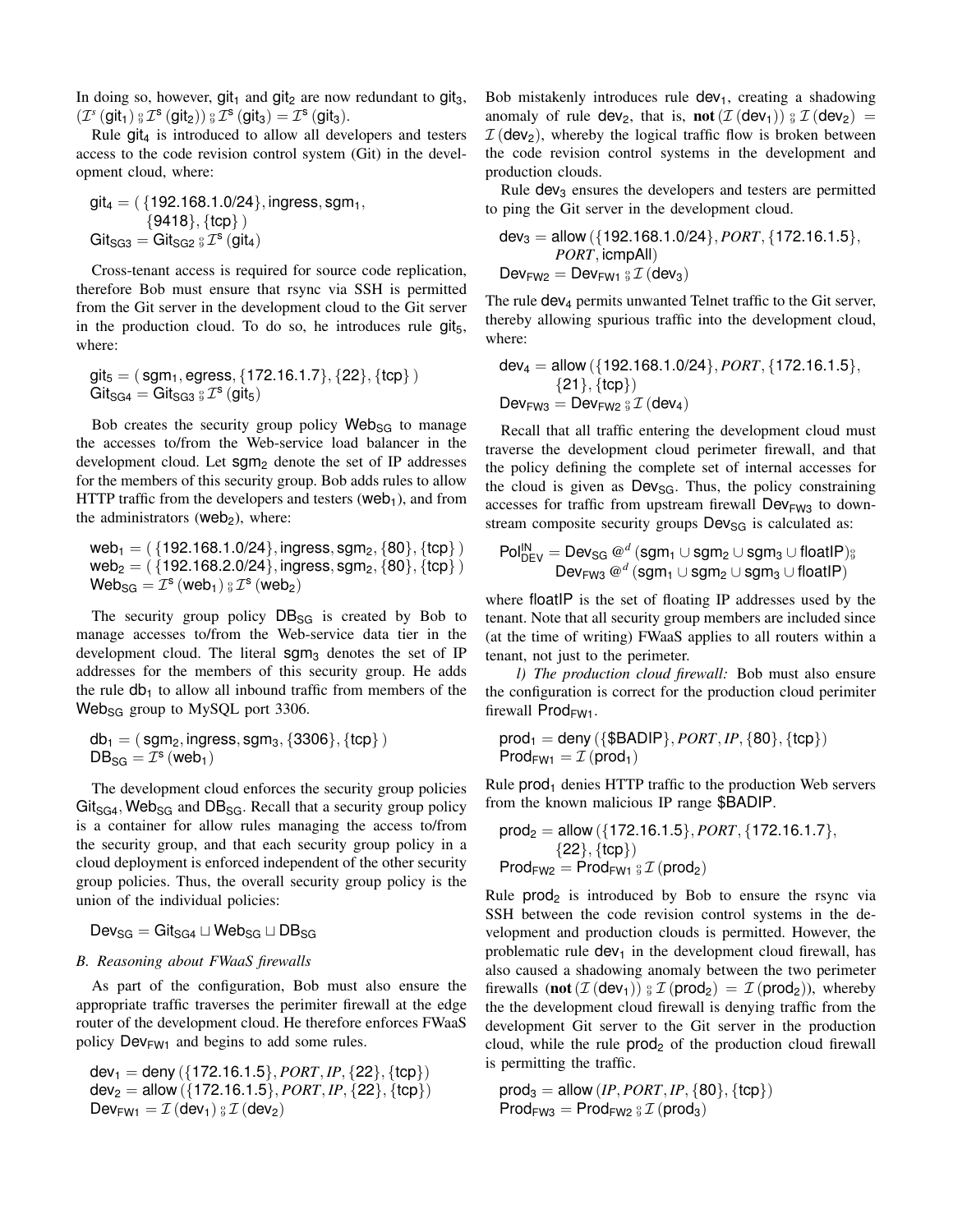Bob introduces  $prod_3$  to allow all other HTTP traffic to the Web-service load balancer. The rule  $prod_3$  is generalised by the rule at  $prod_1$ , as  $prod_1$  partially shadows prod<sub>3</sub>.

*m) Production cloud Git security group:* In the production cloud, Bob creates security group  $\text{Gitz}_{\text{SG}}$  to manage the type of traffic permitted to/from the production code revision control server. The literal  $\text{sgm}_4$  denotes the set of IP addresses for the members of this security group. Rule  $\text{git}_1^p$  is introduced to allow all developers and testers access to the code revision control system (Git) in the production cloud, where:

$$
\begin{array}{l} \rm{git}_1^p = (\{192.168.1.0/24\}, \rm{ingress}, \rm{sgm}_4, \\ \{9418\}, \{tcp\}) \\ \rm{Git2}_{\rm SG} = \mathcal{I}^s \left(\rm{git}_1^p\right) \end{array}
$$

The rule  $git_2^p$ , intended to ensure rsync via SSH between the code revision control systems in the development and production clouds is permitted, is inter-shadowed by the upstream rule  $dev_1$  of the development cloud perimiter firewall, where:

$$
\begin{array}{l} \rm git_2^p = (\{172.16.1.5\}, \rm ingress, \, \rm sgm_4, \{22\}, \{tcp\}) \\ \rm Git2_{SG2} = \rm Git2_{SG} \, \rm g \, \mathcal{I}^s \, (\rm git_2^p) \end{array}
$$

Recall  $Pol_{\text{DEV}}^{\text{IN}}$  which provided a policy about traffic traversing the perimeter firewall for the development cloud to the composite security group. A similar policy can be given for the traffic traversing the perimeter firewall of the production cloud destined to the security group within the production cloud. Further definitions can be given about policies on traffic leaving the respective clouds. These in turn can be composed to give a policy that is effectively about the rsync via ssh for the code revision systems in the development cloud to the production cloud.

## V. POLICIES OVER IP AND PORT RANGES

The proposed algebra provides a semantics for firewall policies. While useful for the purposes of reasoning, it is not efficient to naively implement the algebra since a policy is defined in terms of rules constraining *individual* IP addresses and ports. For example, a policy constraining access from a subnet range  $192.168.*.*$  involves more than 65K individual packet rules, whatever about the impact of combining these with further constraints on destination IPs and ports. In practice, firewall rules are defined in terms of *ranges* of IP addresses and ports. The policy algebra *FW<sup>I</sup>* defines a firewall policy in terms of rules constraining *ranges* of IP addresses and ports. Extending the policy algebra to include ranges is a non-trivial revision to  $\mathcal{FW}_0$ , as is illustrated using the following example.

Suppose that a policy is defined in terms of (allow and deny) sets of IP address and port ranges, where we use natural numbers to represent individual IP addresses and ports. For example, the policy

$$
P_1 = (\{([1\mathinner{.\,.} 3],[1\mathinner{.\,.} 3],[1\mathinner{.\,.} 3],[1\mathinner{.\,.} 3],[\mathsf{tcp}\})\},\emptyset)
$$

has no deny constraints  $(\emptyset)$  and has one accept rule that permits any packet matching ([1 *. .* 3]*,* [1 *. .* 3]*,* [1 *. .* 3]*,* [1 *. .* 3]*, {*tcp*}*) (ranges of source and destination IP addresses and ports, and protocols). A second policy is similarly defined:

$$
P_2 = (\{([2\mathinner{.\,.} 4],[2\mathinner{.\,.} 4],[2\mathinner{.\,.} 4],[2\mathinner{.\,.} 4],[\mathsf{tcp}\})\},\emptyset)
$$

In composing these policies under a lowest-upper-bound style operation one cannot simply take a union of the sets of intervals as in some cases they may coalesce and in other cases they may partition into a number of disjoint intervals. The composition of the above policies, result in the following policy.

$$
P_1 \sqcup P_2 = (\{([1..4],[2..3],[2..3],[2..3],[6p\}),\newline ([1..3],[1],[1..3],[1..3],[1cp\}),\newline ([2..4],[4],[2..4],[2..4],[6p\}),\newline ([1..3],[2..3],[2..3],[1],[6p\}),\newline ([1..3],[2..3],[1],[1..3],[6p\}),\newline ([2..4],[2..3],[2..3],[4],[6p\}),\newline ([2..4],[2..3],[4],[2..4],[6p\}),\emptyset)
$$

#### VI. RELATED WORK

In this section, we examine a selection of related research from the perspective of firewall policy modelling, firewall configuration analysis and firewall/security policy composition/refinement.

Much work has been completed in area of firewall configuration analysis, and various types of firewall policy model have been proposed. In [4], a firewall policy is modelled as a single rooted tree. Relations between rules are defined on a pairwise basis, and definitions for firewall configuration anomalies are provided. In [5], the work is extended to distributed firewall policies. In [6], a firewall policy is modelled as a linked-list, and in [10] rule relations within a policy are modelled in a directed graph. In [11], [16] Binary Decision Diagrams (BDDs) are used to model firewall rulesets. Concerning configuration analysis, in [4]–[6], [10], [16] an algorithmic approach is taken to detect/resolve anomalies.

Our work differs from these, firstly, in that we model a firewall policy as an ordered pair of disjoint sets, where the set of policies *Policy* forms a lattice under  $\sqsubseteq$ , and each  $P \in$ *Policy* is anomaly-free by construction. Secondly, we regard as a novel aspect of our work, the algebraic (as opposed to algorithmic) approach taken towards modelling anomalies in a single policy, and across a distributed policy configuration through policy composition.

In [17], a firewall policy algebra is proposed. However, the authors note that an anomaly-free composition is not guaranteed as a result of using the algebraic operators they define. Our work differs, in that policy composition under the  $\sqcup$ ,  $\sqcap$  and  $\frac{6}{9}$  operators defined in this paper all result in anomalyfree policies.

In [13], a process algebraic approach for the migration of VMs and related packet-filter firewall policies is presented. The algebra, called *cloud calculus*, is used to capture the topology of cloud computing systems and the global firewall policy for a given configuration. We would view our work presented in this paper as a possible extension of the work in [13], given